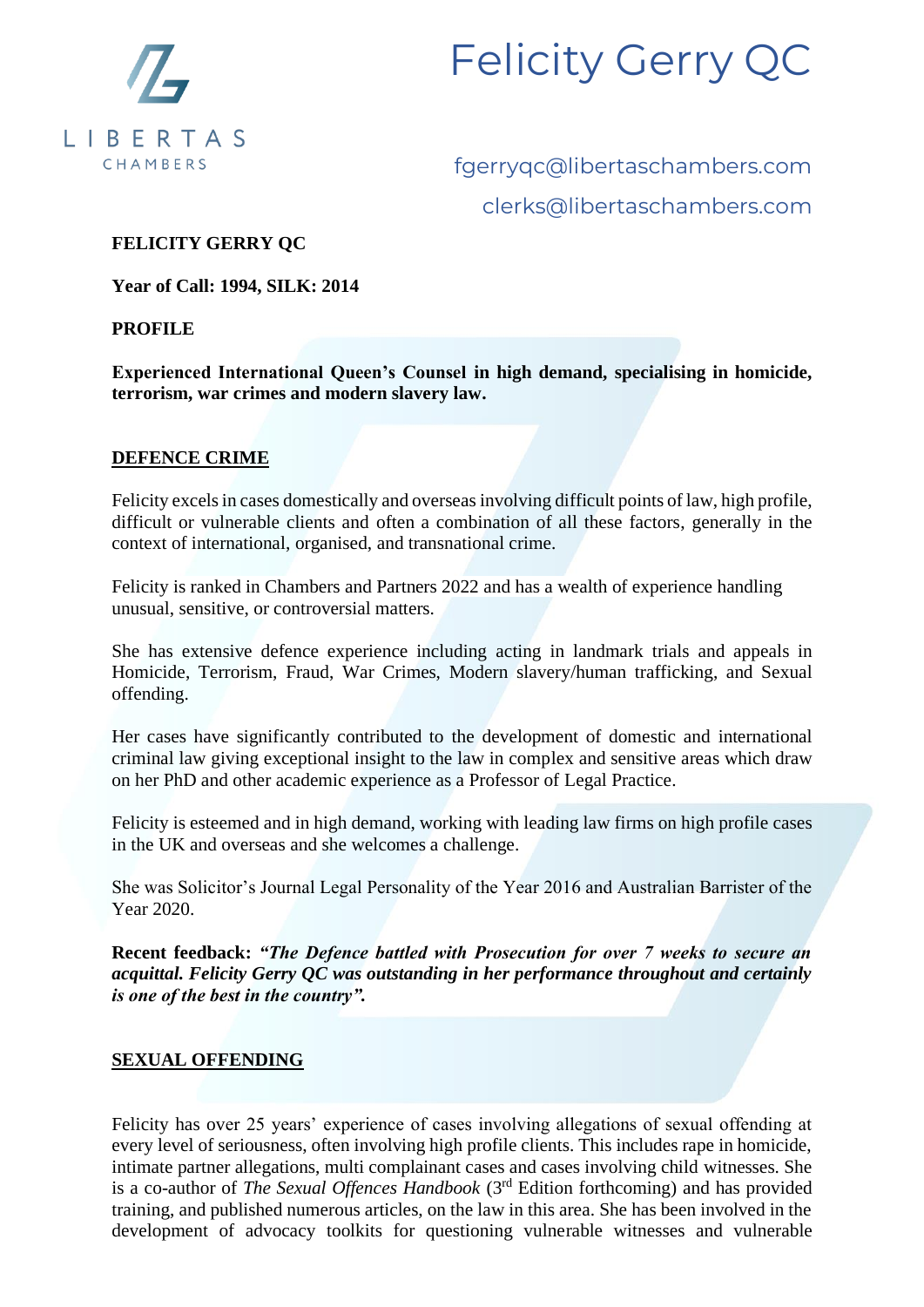

### fgerryqc@libertaschambers.com

### clerks@libertaschambers.com

defendants and has the skills and experience to deal with these sensitive cases. She is generally instructed to defend in complex recent and historic allegations, including those which involve deception, complex scientific evidence and digital material which gives rise to disclosure issues.

Sample cases include the following:

- *R v PBC* 2021 high profile allegation of sexual assault outside the Royal Thames Yacht Club. Reporting restriction throughout trial on any links to Prince Andrew and Jeffrey Epstein
- 2020 Advisory opinion on Petition to the Privy Council on proposed sexual offending legislation.
- *R v C* 2019 Leading for the defence in trial on multiple counts of sexual assault involving child protection records' disclosure.
- *R v Rowe* 2018 Led for the defence (trial and appeal) in the first prosecution for alleged intentional infection with HIV. Contested issues over intention. Evidence included complex expert opinion on phylogenetics.
- *R v P* 2016 Defence acquittal on allegations of marital rape involving significant unused material relating to a 2 -decade marriage and nearly a decade of separation and divorce proceedings.
- *R v Maung* 2016 Trial and Appeal Defence acquittal on retrial after successful appeal on behalf of a doctor accused of sexual assault on a patient.

#### **APPELLATE**

Felicity is commonly called upon to advise and appear in complex appeals generally in her core areas of practice – homicide, fraud, terrorism and war crimes.

She has led appeals at the highest level including the UK Supreme Court, the Australian High Court and the Hong Kong Court of Final Appeal. She was leading counsel in *R v Jogee* [2016] UKSC 8 which corrected an error of law in joint enterprise. She also led appeals in *R v Lewis* [2017] EWCA Crim 1734 which clarified the law on joint principalship and in *R v Rebelo (No1)* [2019] EWCA Crim 633 which clarified the law on manslaughter and intervening acts.

She recently led the Intervention on behalf of JUSTICE in *R (on the application of Begum) (Appellant) v Special Immigration Appeals Commission (Respondent) R (on the application of Begum) (Respondent) v Secretary of State for the Home Department (Appellant) Begum (Respondent) v Secretary of State for the Home Department (Appellant)* [2021] UKSC 7. The intervention detailed the ancient common law of allegiance and its application to trafficked persons.

Other Interesting Appeals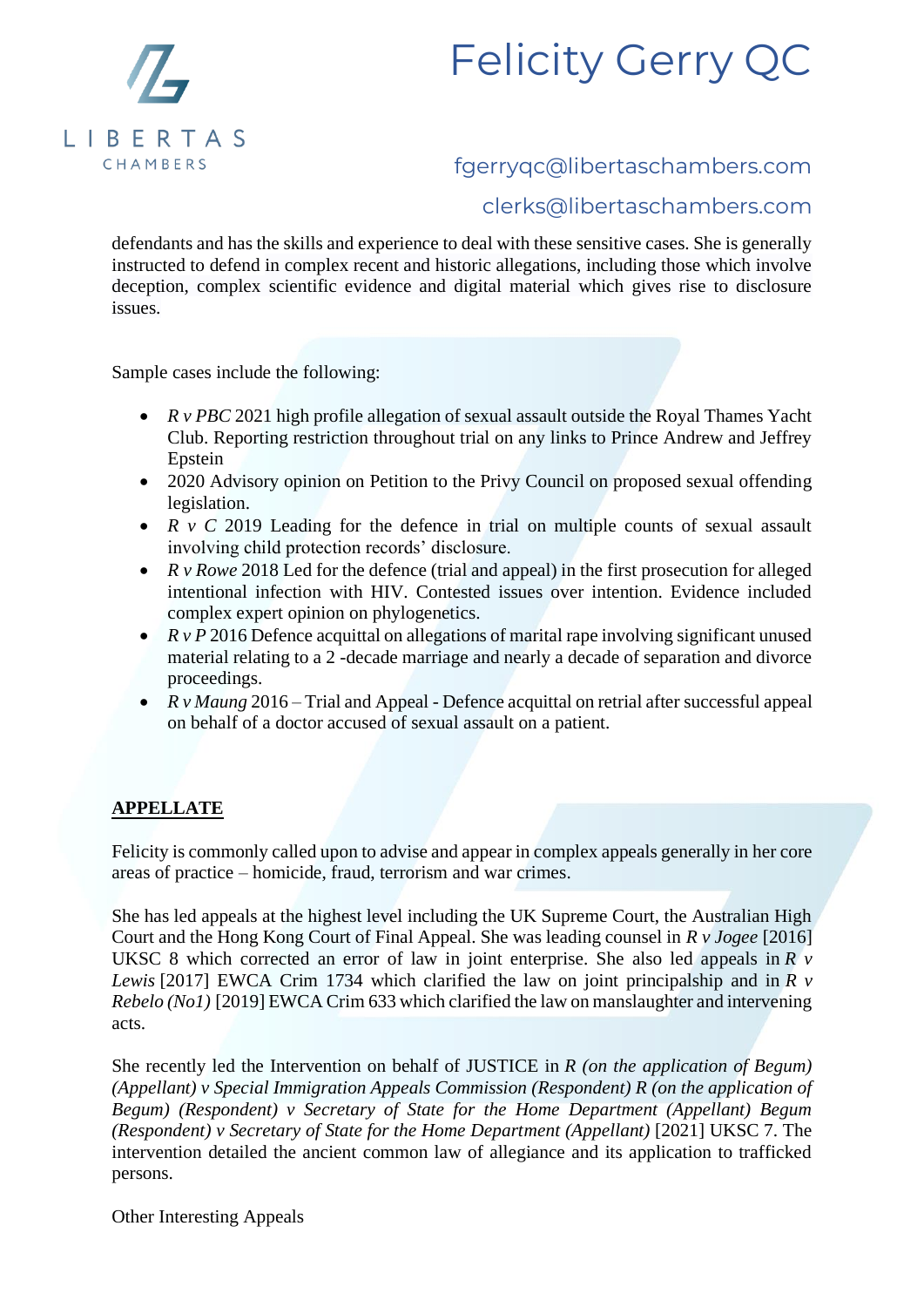

### fgerryqc@libertaschambers.com

### clerks@libertaschambers.com

- Leading Amicus Curiae Submission in the International Criminal Court in The Hague (Dominic Ongwen appeal).
- *Moukhaiber* 2021 Terrorism appeal on framing of indictments.
- *Craig Minogue* 'bombing' whole life sentencing appeal HCA[2019]:
- Leading Amicus Curiae Submission in the High Court of Australia on behalf of ICJV on whether the rule of law can be implied into the Australian Constitution.
- *R v Rebelo* (No1) [2019] Manslaughter by diet pill Appeal reviewing the law on Unlawful Act and Gross Negligence Manslaughter.
- *R v Johnson; R v Henry* European Court of Human Rights [2019]: Applications for permission in 'joint enterprise' murder – human rights issues include access to justice, racial and disability discrimination.
- ICTY Appeals Chamber [2018]: Leading Amicus Curiae Submission on interpretation of JCEIII liability leading a group of counsel and academics.
- *R v Honeysett* [2018] VSC: Appeal against sentence addressing jurisprudence on Koori conversation in sentencing.
- *R v Lewis* [2017] EWCA Crim 1734: Leading a response to an unsuccessful prosecution appeal against a terminating ruling in a murder by fire alleged by joint principalship.
- *Van Beelen v The Queen* [2017] HCA 48 Appeal to the High Court of Australia on the statutory definition of "substantial miscarriage of justice" and the admissibility of fresh evidence in an alleged 'cold case' murder.
- *R v Spilios* [2016] SASCFC 6: Application for special leave to High Court of Australia in joint enterprise murder on issues of accessorial liability.

### **MODERN SLAVERY / HUMAN TRAFFICKING**

Felicity has a particular expertise in Modern Slavery law, including with a corporate overlap and is regularly instructed in appeals on behalf of trafficked persons who commit crime. She has provided training to the Commonwealth Parliamentary Association as part of The Modern Slavery Project which is a two year multilateral project providing practical advice and support to Commonwealth legislatures in the pursuit of combatting modern slavery. She is a contributor to Modern Slavery and Human Trafficking Law and Practice (Bloomsbury)

#### **Recent trials and appeals**

*R v AAH and others 2022* Human trafficking appeal before a 'special court'*.*

*R v Y 2022* Human trafficking appeal.

Dominic Ongwen appeal at the international Criminal Court (amicus curiae on law relating to former child soldiers)

In the matter of *Mary Jane Veloso 2015* Assisting in death penalty reprieve from execution for transnational drug trafficking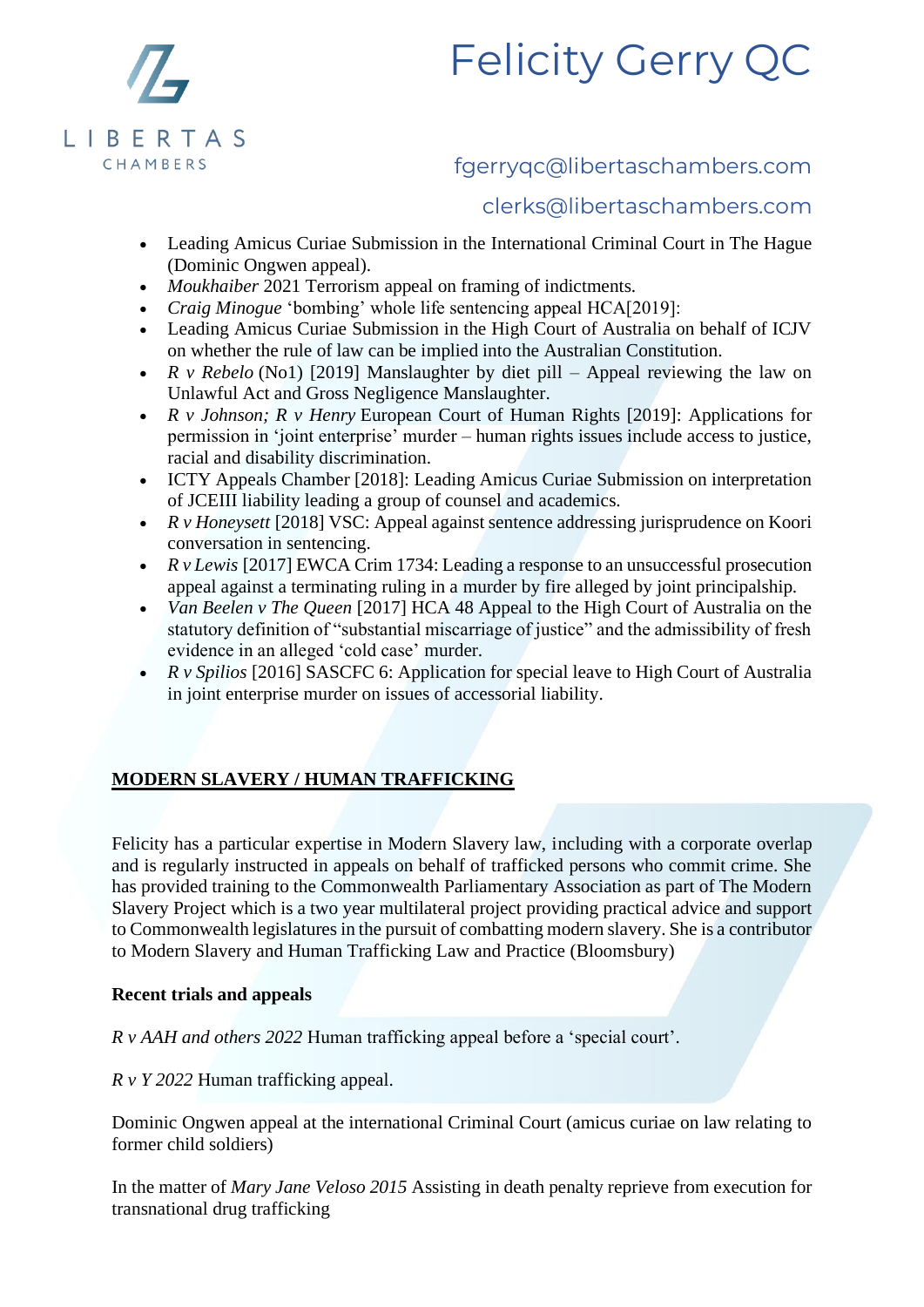

# fgerryqc@libertaschambers.com clerks@libertaschambers.com

#### **Currently instructed in several human trafficking appeals.**

#### **HOMICIDE**

Felicity has a particular interest in homicide law including murder and manslaughter especially multi-defendant cases applying the law on complicity: She was leading counsel in *R v Jogee* [2016] UKSC 8 which corrected an error of law in joint enterprise. She led similar appeals in Hong Kong and Australia. She also led appeals in *R v Lewis* [2017] EWCA Crim 1734 which clarified the law on joint principalship and in *R v Rebelo (No1)* [2019] EWCA Crim 633 which clarified the law on manslaughter and intervening acts. She led a successful mercy petition on behalf of a young Aboriginal man who was convicted of a murder when he was not physically present and has filed similar petitions for conditional pardons in the UK on behalf of an autistic prisoner and a black youth both affected by the errors of law in joint enterprise.

#### **Recent trials and appeals**

*R v. Tsaty and others 2021:* multi-handed conspiracy to murder and firearms offences in a gang related drive by shooting where issues of 'County Lines' exploitation were dealt with in judicial directions – acquitted on murder and manslaughter.

*R v. X (a child) and others 2021:* multi-handed murder trial where the jury were directed to acquit on murder at the close of the prosecution case. Convicted of manslaughter. Currently on appeal on whether the jury should have been told client was autistic and scope of good character direction for a vulnerable child.

*R v. Hodgkiss 2021:* Alleged murder by targeted driving where issues of necessity were dealt with in judicial directions – acquitted on murder and manslaughter. Convicted of death by careless driving and immediately released.

*R v. Fiaz and others 2021:* multi-handed murder trial where issues of conditional intent were dealt with in judicial directions – currently on appeal.

*R v. Hindle and another 2020:* Murder trial where issues of drug induced intoxication were dealt with in judicial directions – currently on appeal.

*R v. Cumberbatch and others 2020:* multi-handed murder trial where issues of overwhelming supervening acts were dealt with in judicial directions – acquitted on murder and manslaughter.

*R v Grunyt-Meyer and others* 2018 multi-handed murder trial where issues of withdrawal and householder self defence were dealt with in judicial directions – acquitted on murder.

**Currently instructed in several applications to the CCRC and petitions for mercy for wrongly convicted prisoners. She also leads the posthumous petition for a pardon for Christine Keeler.**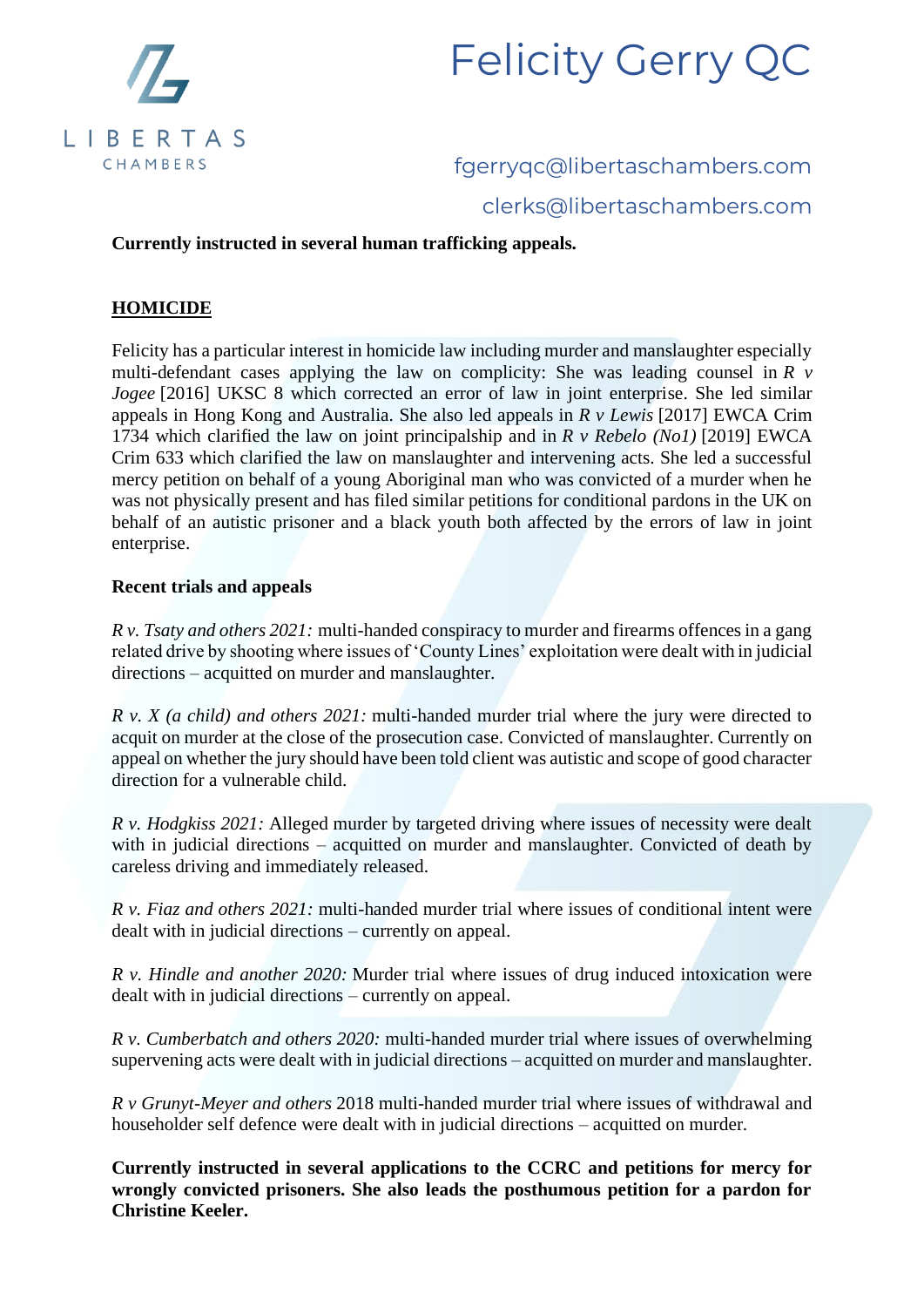

fgerryqc@libertaschambers.com clerks@libertaschambers.com

#### **TERRORISM**

Felicity is a specialist in appellate and trial advocacy for serious and complex national, transnational, and international individual and corporate crime. She particularly specialises in leading for the defence team in terrorism trials including alleged conspiracies and completed acts. She recently appeared in 3 long terrorism trials in Australia and has a particular expertise in the use of technology and cybercrime in this context. She has appeared and advised in several cases that have involved analysis and advice on terrorism and extremist legislation including relating to repatriation of citizens in Syrian camps, the taking of a child to Syria and trials under the Serious Organised Crime and Police Act 2005 labelled 'domestic extremism'. As Professor of Legal Practice, she has also lectured in Terrorism law, and provided training in the Bangladesh Judiciary Management Project on Terrorism and Money Laundering. She has published a chapter in the Fourth volume in the European Integration and Democracy Series, devoted to Trans-Atlantic Data Privacy Relations as a Challenge for Democracy: 'Terrorism and Paedophilia on the internet: A Global and Balanced Cyber-Rights Response is Required to Combat Cybercrime, not Knee-Jerk Regulation'.

#### **Recent terrorism or terrorism related trials and appeals**

*R (on the application of Begum) (Appellant) v Special Immigration Appeals Commission (Respondent) R (on the application of Begum) (Respondent) v Secretary of State for the Home Department (Appellant) Begum (Respondent) v Secretary of State for the Home Department (Appellant)* [2021] UKSC 7 (Intervention on behalf of JUSTICE)

*R v Moukhaiber and others* 2019-2020 multi-handed terrorism trial and appeal. *R v Abbas and others* 2019 - 2021 Multi-handed terrorism trial with vulnerable defendant with issues over the application of the victim's rule in conspiracy. *R v Galea* 2020 terrorism trial on preparatory and publication offences.

#### **PROFESSIONAL DISCIPLINE**

Largely Felicity's disciplinary law practice concerns lawyers and medical professionals. She is discreet in consultation and has appeared in a range of matters sensitive to the individual professional.

#### **JUDICIAL REVIEW**

Felicity has retained an admin law / judicial review leading practice largely related to issues connected to criminal law including decisions relating to the treatment of long -term prisoners and decisions by the CCRC.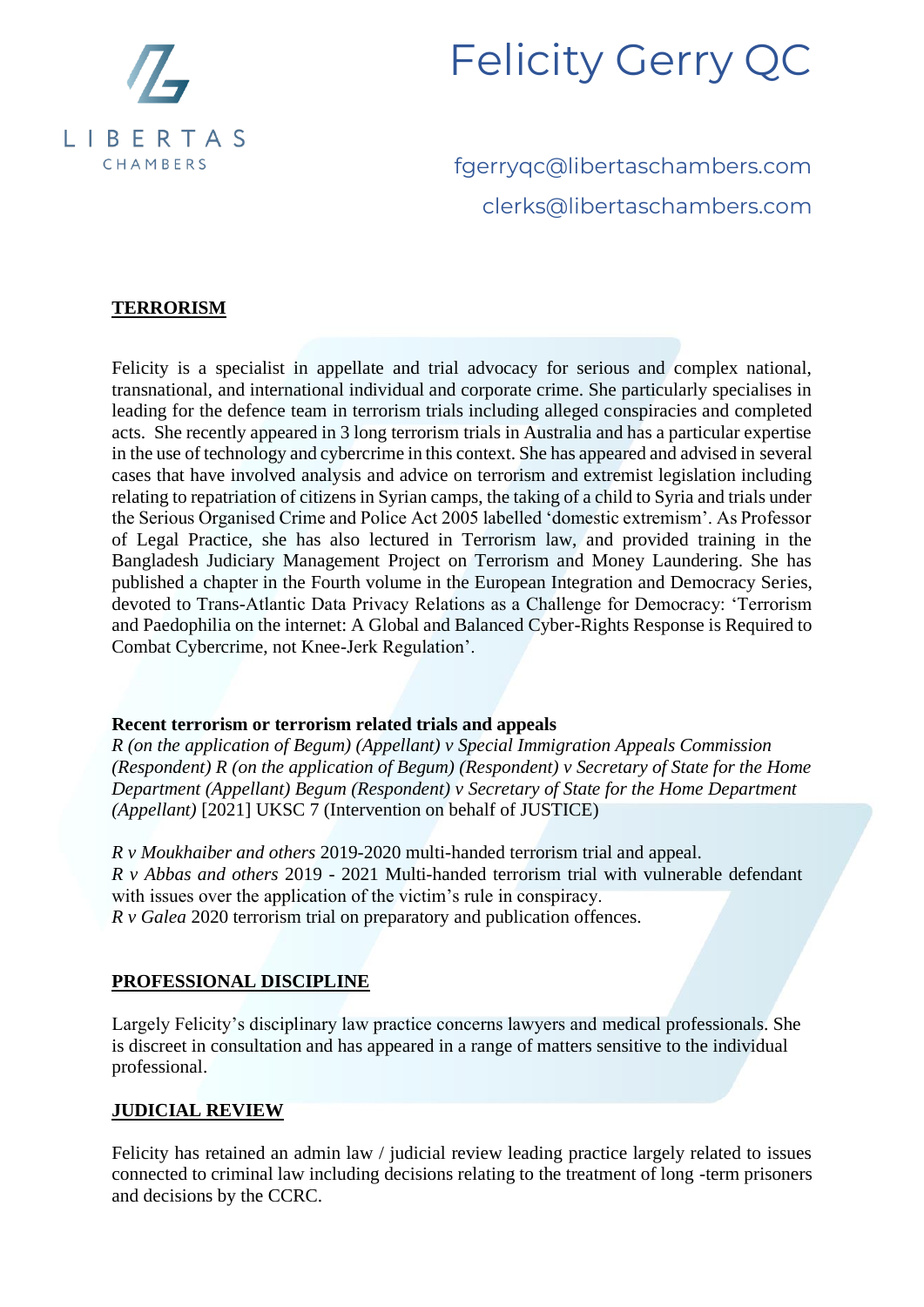

# fgerryqc@libertaschambers.com clerks@libertaschambers.com

#### **PUBLIC LAW AND HUMAN RIGHTS**

Felicity's cases and advisory work often involve an international or human rights element, including genocide, war crimes, torture terrorism, homicide, biosecurity, illegal logging, human trafficking, and other major domestic and international crime.

Since taking silk she has been called upon to advise on strategic /creative litigation in PNG and Myanmar and the Cook Islands in relation to actions / class actions for human rights abuses as against government / military / corporates, particularly where there are connections to other jurisdictions where such litigation might be commenced with reference to business and human rights / modern slavery.

#### **PRISON LAW AND PAROLE**

Largely Felicity's prison law practice relates to advice on applications to the CCRC and judicial review

#### **INTERNATIONAL CRIMINAL LAW**

Felicity is admitted to the lists of counsel in the International Criminal Court (ICC) and the Kosovo Specialist Chambers (KSC in the Hague. She has also had ad hoc admission in Hong Kong and Gibraltar.

She is a Specialist in appellate and trial advocacy for serious and complex national, transnational, and international individual and corporate crime. Recently leading an amicus curiae observation in the international Criminal Court in The Hague in the Dominic Ongwen appeal.

Regularly called upon to handle serious, complex, and sensitive matters often with an international element. Her cases and advisory work often involve an international or human rights issues, including genocide, torture, terrorism, biosecurity, illegal logging, modern slavery and other major international crime. She has assisted in death penalty cases in Indonesia, particularly on the intersection between drug trafficking and human trafficking and assisted in the reprieve from execution of Filipina Mary Jane Veloso. Her international advisory work has included a study on proposed reintroduction of the death penalty in the Philippines, advice on the interpretation of the Penal Code in Montserrat relating to child exploitation and interpretation of sexual offences legislation in Guernsey as well as other Privy Council matters. She brings her expertise in joint criminal enterprise to international proceedings, recently publishing in the International Bar Association War Crimes Committee newsletter on JCEIII liability in the KSC. She contributes to Annotated Leading Cases of International Criminal Tribunals, the Research Handbook on Feminist Engagement in International Law, Human Trafficking and Modern Slavery Law and Practice and is the Editor of ANZSIL Perspective. She has lectured at SOAS on special arrangements for vulnerable witnesses in the International Courts. In 2012 she published a joint paper for Lexis Nexis on male rape in conflict zones and in 2014 published in the International Bar Association ICC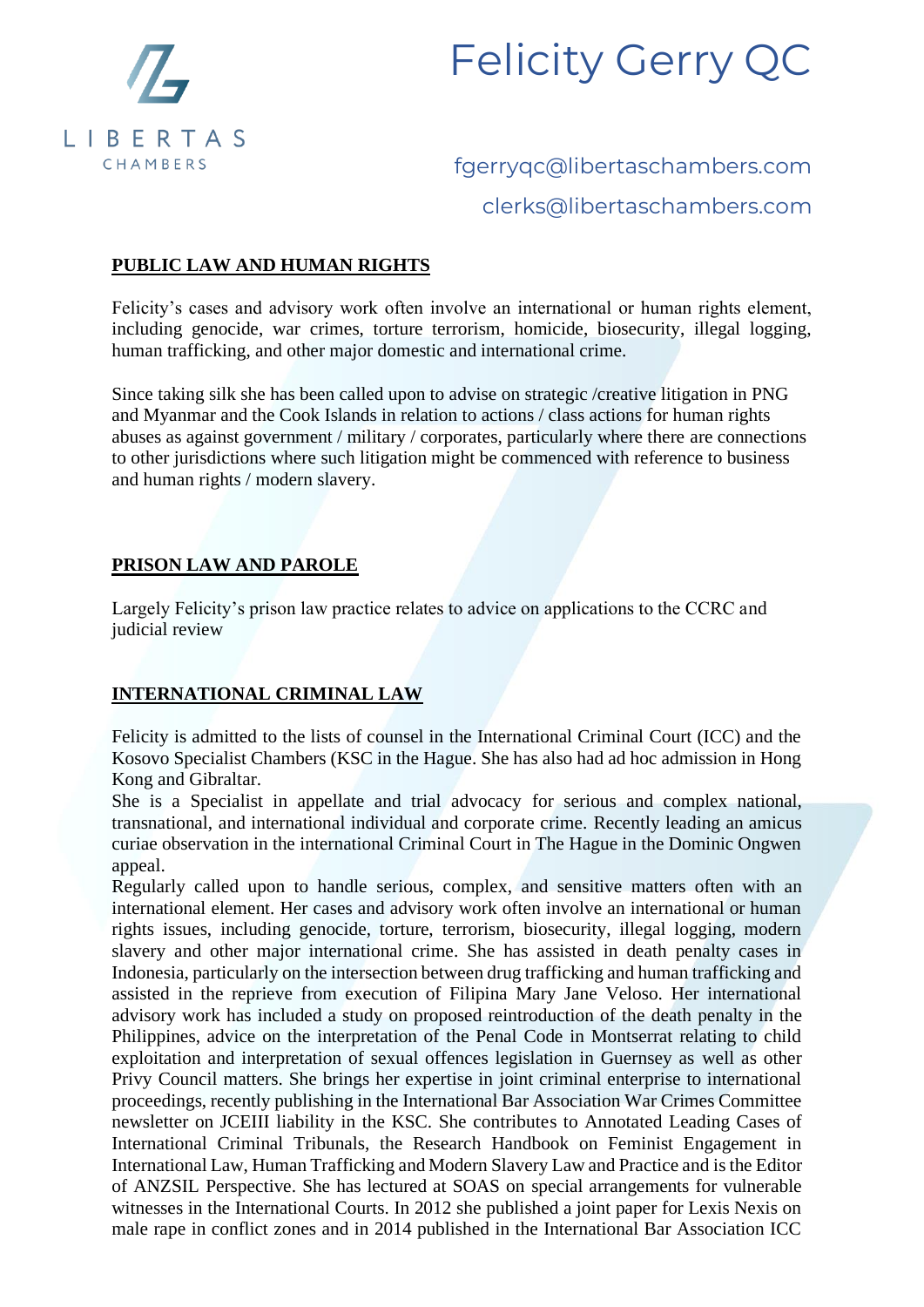

### fgerryqc@libertaschambers.com

### clerks@libertaschambers.com

Moot Court Manual on command responsibility. In addition, Felicity holds a Bachelor of Laws, a Master of Laws in International Governance and a Graduate Certificate in University Teaching and Learning (GCUTL). She is also Professor of Legal Practice at Deakin University, Melbourne where she is unit chair in the undergraduate and JD programs teaching Contemporary International Legal Challenges – including War Crimes, Modern Slavery, Terrorism and Climate Change Law and she is involved in the clinical programs.

#### **AWARDS**

- **2020:** Shortlisted for the International Bar Association Pro Bono Award
- **2020:** Lawyers Weekly Barrister of the Year.
- **2019**: Nominated for Victorian Bar Pro Bono Award for Zak Grieve mercy petition
- **2018**: Deans Medal for Master of Laws in International Governance
- **2016**: NT Human Rights Award for Justice (organizations and groups) as a member of the Making Justice Work Coalition
- 2016: Legal Personality of the Year: UK Solicitors Journal 160<sup>th</sup> Anniversary Awards
- **2015**: CDU Ryan Family Award for commitment to excellence, outstanding results in research and innovative teaching approaches. It was recognized that "Felicity has played key roles in the development of international partnerships and has contributed to important outcomes in the region".

#### **DIRECTORIES**

- Chambers and Partners 2022: "*Produces succinct and cogent submissions and is always looking to push the law forward."*
- Legal 500 for 2021: Leading Individual: *'Felicity thinks outside the box and is not afraid to push the envelope. She is at the forefront of the development of criminal law. She is a true inspiration to junior lawyers. She is a leader in her field. Clients feel she will fight their corner at every stage of a case.'*
- Doyle's Guide 2020 Recommended Silk.
- Who's Who 2016 to 2020
- Appears in complex appeal Cases Legal 500
- Well respected for national and international appellate issues Legal 500
- Fearless and independent minded Legal 500